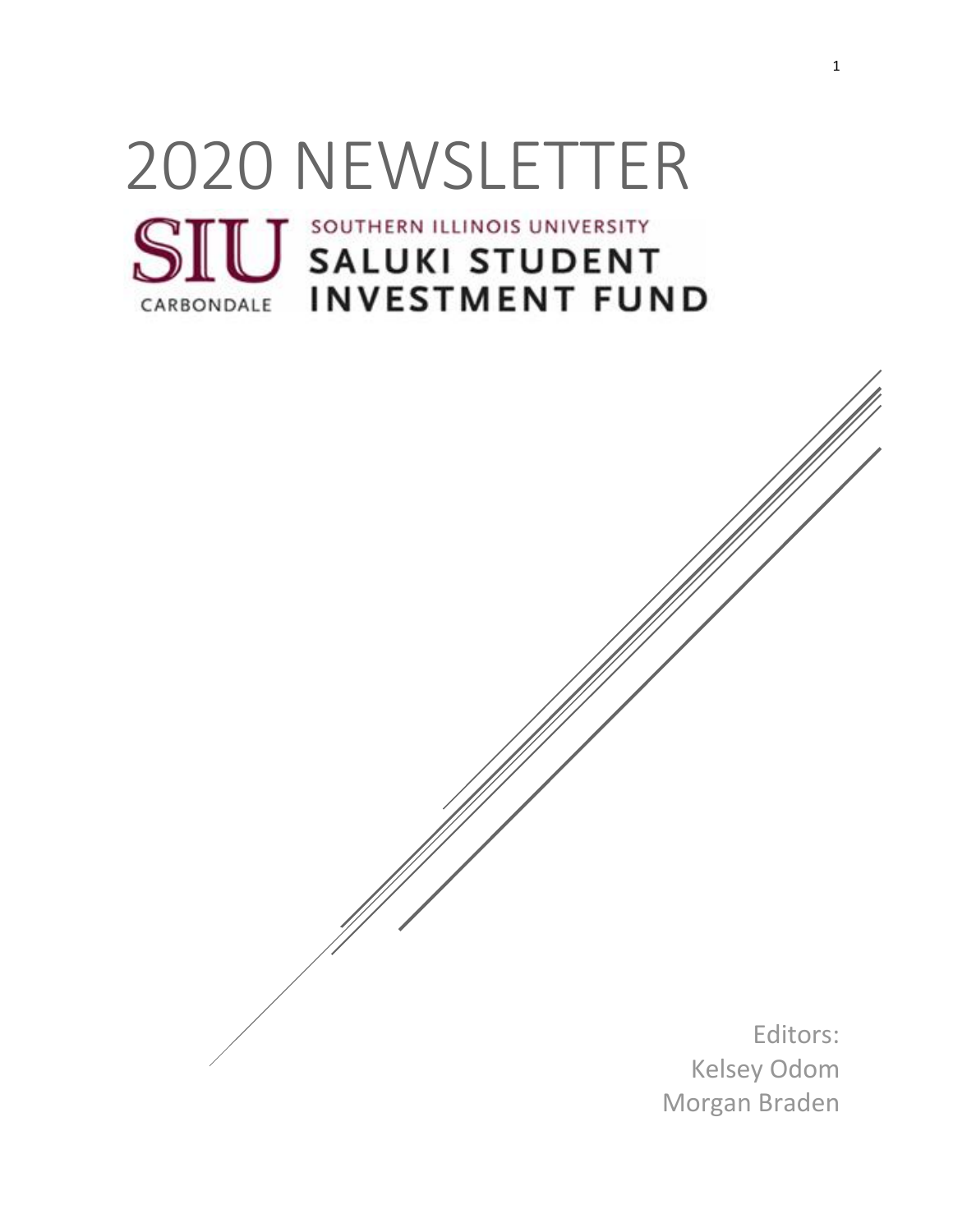#### **2020 Fund Activity**

In Fall 2020 the Saluki Student Investment Fund had 48 members. Due to the COVID-19 pandemic meeting were held in Trading Room and virtually. Members were divided into five groups that each met in person on different weeks while everyone else went via Zoom. Throughout the pandemic, the SSIF continued to rebalance the portfolio to optimize our holdings and ensure sector neutrality while staying within individual holding constraints.



As of December 31<sup>st</sup>, 2020, the SSIF was managing \$2,920,219.60 million. While the SSIF 1year performance was 3.51% below the S&P 400 benchmark, the 15-year performance was up 1.20% over the benchmark. This falls in line with the funds goal to achieve long term outperformance against the benchmark; and puts the SSIF in the top 20% of mid cap managers over the 15-year period according to the S&P's SPIVA US Score Card Report.

Recently the SSIF had been reviewing and updating our portfolio optimization methods to maximize the information ratio of the portfolio. The portfolio team started utilizing tools in RStudio to optimize the portfolio's information ratio using Jensen's alpha (Excel is used for backup purposes only). Unfortunately, all 2020 company visits were postponed but we look for opportunities in 2021.

The COBA Challenge was postponed due to COVID-19 but the Challenge will resume in 2021. The current balance of the COBA account is \$181,123.18 as of December 31<sup>st</sup>, 2020.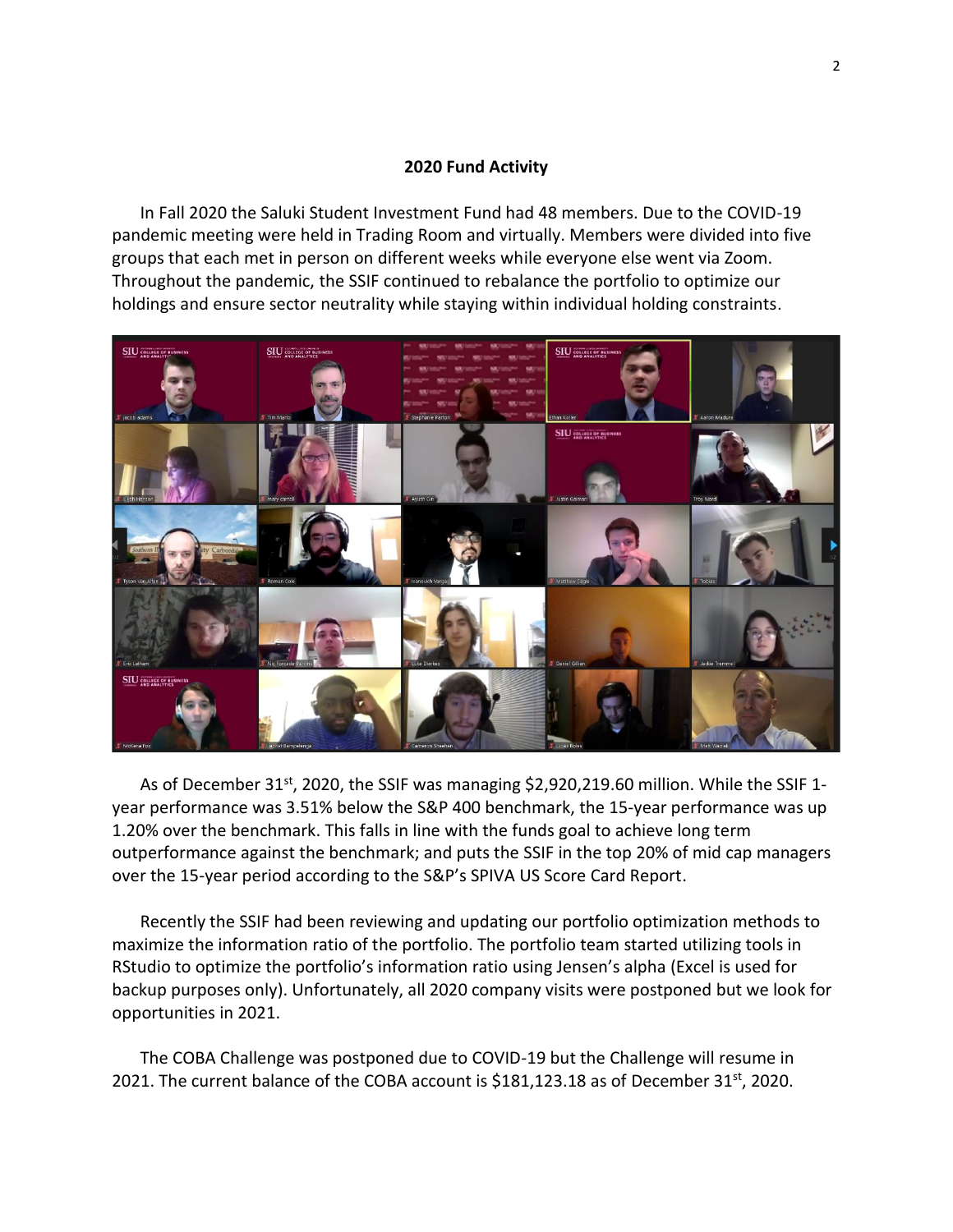# **SIU Foundation Portfolio Performance Summary**

| As of December 31, 2020 |                      |          |        |         |         |                           |  |
|-------------------------|----------------------|----------|--------|---------|---------|---------------------------|--|
|                         | <b>Fiscal</b><br>YTD | 1-Year   | 5-Year | 10-Year | 15-Year | <b>Since</b><br>Inception |  |
| <b>SSIF</b>             | 29.77%               | 10.15%   | 12.35% | 12.53%  | 10.75%  | 8.80%                     |  |
| S&P 400 Benchmark*      | 30.31%               | 13.66%   | 12.35% | 11.51%  | 9.55%   | 9.52%                     |  |
| <b>Difference</b>       | $-0.54%$             | $-3.51%$ | 0.00%  | 1.02%   | 1.20%   | $-0.71%$                  |  |
| Tracking Error**        |                      | 4.31%    | 4.21%  | 3.55%   | 4.20%   | 5.15%                     |  |
| Information Ratio***    |                      | $-0.82$  | 0.00   | 0.29    | 0.29    | $-0.14$                   |  |
| Months > Benchmark      |                      | 33%      | 48%    | 50%     | 51%     | 49%                       |  |

Periods greater than one year are annualized. Inception: June 30, 2000. \* Performance of the benchmark is reported for the S&P Midcap 400 Total Return Index (Source: Bloomberg SPTRMDCP Index) \*\* Tracking error is annualized and based on monthly return differences relative to the benchmark. \*\*\* Information ratio is the ratio of the annualized relative return divided by the tracking error.



## Growth of \$10,000 Since Inception

The figure above shows the hypothetical growth of \$10,000 since the Fund's inception date of May 2000. The ending December 31st, 2020 amount for the SSIF would be \$56,790 and the S&P Midcap Index would be \$64,939.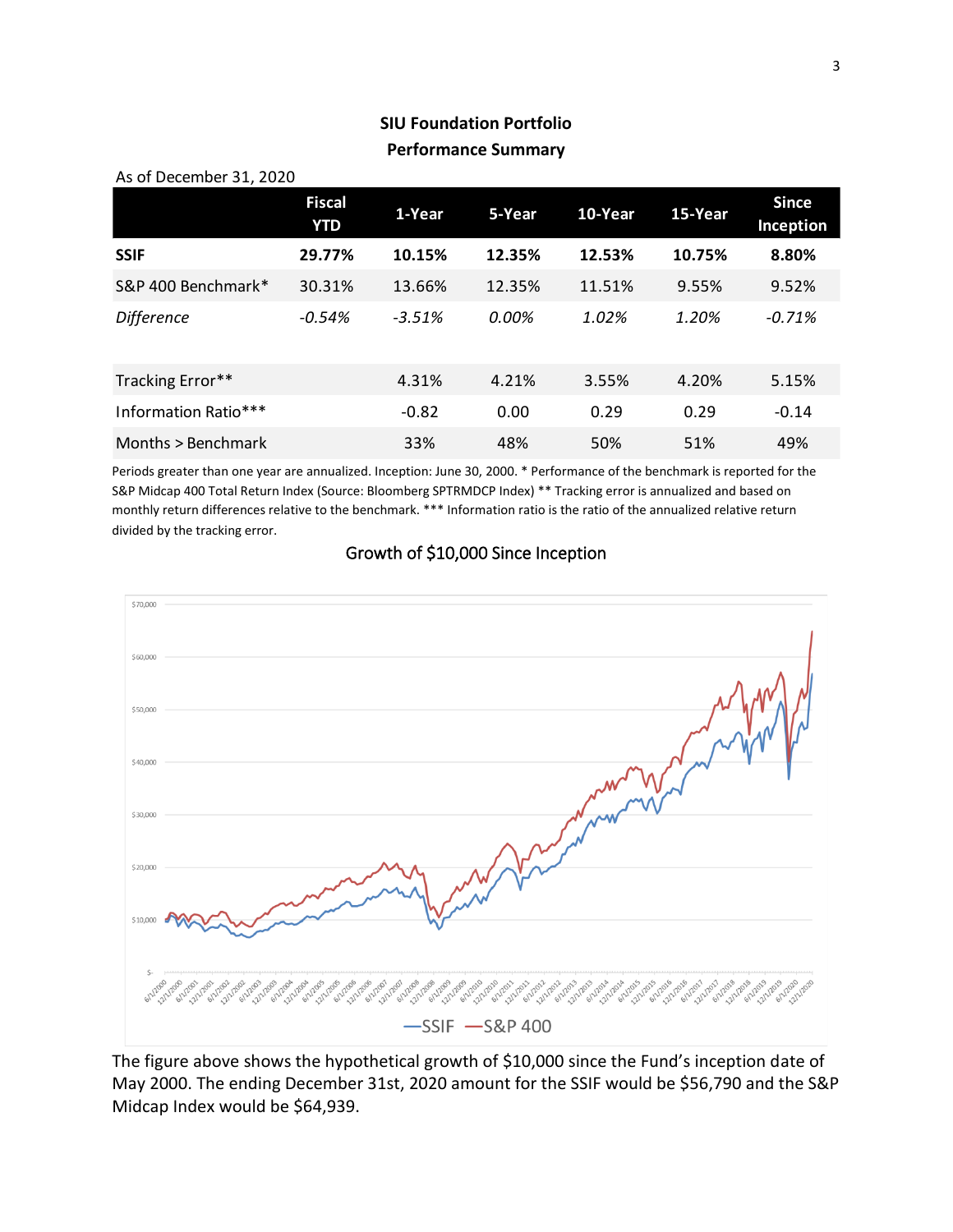

### **SSIF Performance Attribution for the Calendar Year Ended December 31, 2020**

| Rank | <b>Top Five Contributors to 2020 Return</b> | <b>Contribution (%)</b> |
|------|---------------------------------------------|-------------------------|
|      | <b>FLOOR &amp; DECOR HOLDINGS</b>           | 4.08                    |
|      | <b>FIVE BELOW</b>                           | 1.71                    |
|      | SYNAPTICS INC                               | 1.67                    |
|      | <b>DUNKIN' BRANDS GROUP</b>                 | 1.63                    |
|      | <b>CHARLES RIVER LABORATORIES</b>           | 1.56                    |

| <b>Rank</b> | <b>Bottom Five Contributors to 2020 Return</b> | <b>Contribution (%)</b> |
|-------------|------------------------------------------------|-------------------------|
|             | AMERICAN EAGLE OUTFITTERS                      | $-1.82$                 |
|             | REINSURANCE GROUP OF AMERICA                   | -1.46                   |
|             | SERVICE PROPERTIES TRUST                       | $-1.15$                 |
|             | KIRBY CORP                                     | $-0.95$                 |
|             | LIBERTY LATIN AMERICA                          | $-0.93$                 |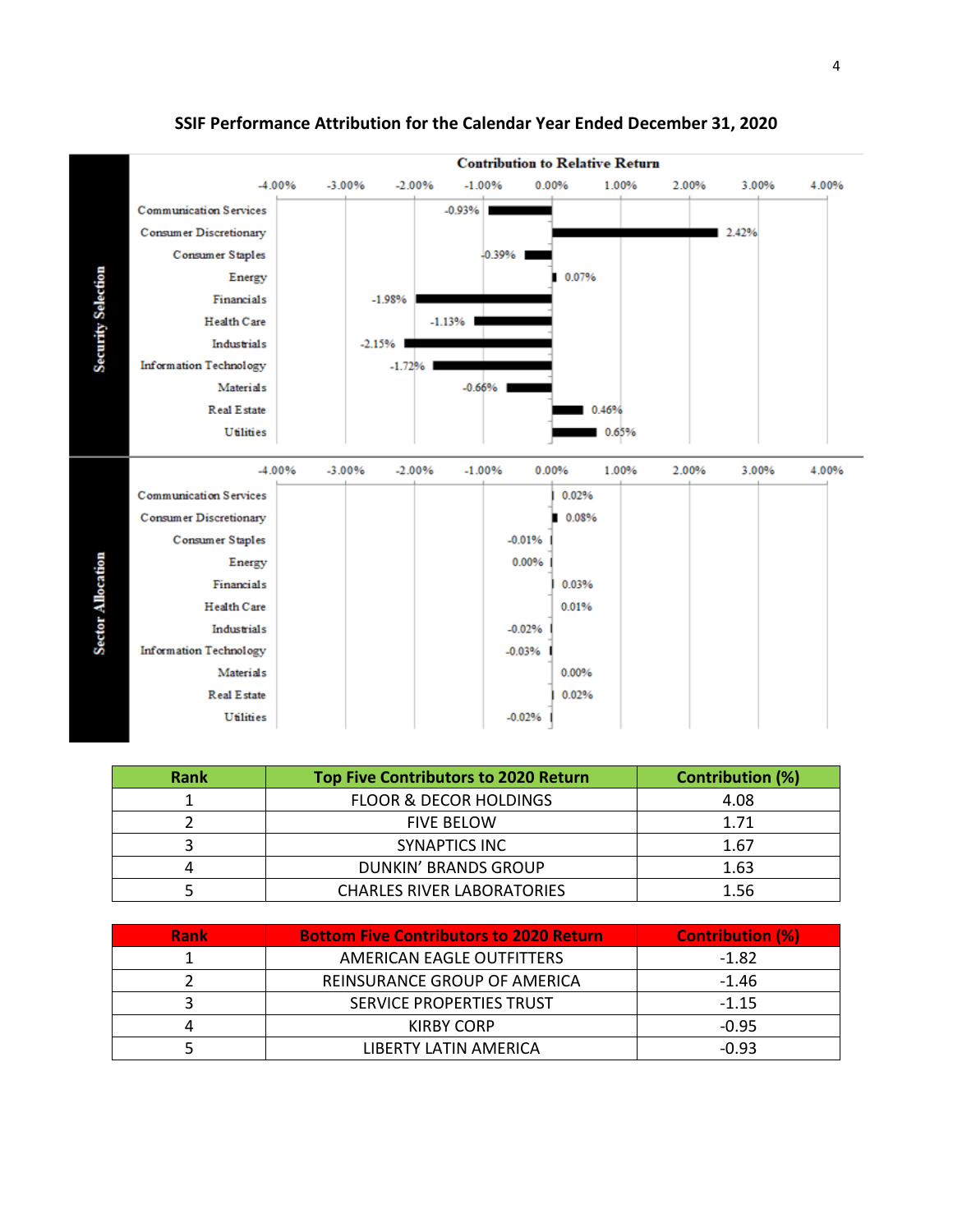| As of December 31, 2020 |           |                      |           |           |           |           |                                  |
|-------------------------|-----------|----------------------|-----------|-----------|-----------|-----------|----------------------------------|
|                         | Quarter   | <b>Fiscal</b><br>YTD | 1-Year    | 3-Year    | 5-Year    | 10-Year   | <b>Since</b><br><b>Inception</b> |
| <b>COBA</b>             | 6.92%     | 26.86%               | 21.41%    | 13.20%    | 13.67%    | 11.30%    | 10.50%                           |
| $S\&P 500$ Index*       | 8.93%     | 31.31%               | 27.26%    | 16.96%    | 16.89%    | 14.71%    | 7.28%                            |
| <i>Difference</i>       | $-2.01\%$ | $-4.44\%$            | $-5.86\%$ | $-3.76\%$ | $-3.22\%$ | $-3.41\%$ | 3.23%                            |
| Tracking Error**        |           |                      | 3.68%     | 3.09%     | 3.60%     | 6.00%     | 12.66%                           |
| Information Ratio***    |           |                      | $-1.59$   | $-1.22$   | $-0.89$   | $-0.57$   | 0.25                             |
| Months $>$ Benchmark    |           |                      | 33%       | 39%       | 43%       | 45%       | 51%                              |

#### **COBA Portfolio Performance Summary**

Periods greater than one year are annualized. Inception: June 30, 2000 \* Performance of the S&P 500 Total Return Index (Source: Bloomberg SPTR Index) is used for comparison purposes only. The COBA Portfolio does not have a formal mandated benchmark against which it is managed. \*\* Tracking error is annualized and based on monthly return differences relative to the S&P 500 Index. Due to incomplete monthly data for the portfolio during the period December 2001 through April 2004, S&P 500 Index returns were used in twelve separate months for the purposes of calculating tracking error. Therefore, tracking error is likely underestimated for periods that include the December 2001 through April 2004 period.\*\*\* Information ratio is the ratio of the annualized relative return divided by the tracking error. See note regarding tracking error.

| <b>SECTOR</b>        | <b>TICKER</b> | <b>NAME</b>                    | <b>SHARES</b>            | <b>MARKET VALUE</b> | % OF TNA |
|----------------------|---------------|--------------------------------|--------------------------|---------------------|----------|
| <b>COMMUNICATION</b> | GOOG          | <b>ALPHABET INC</b>            | 5                        | \$8,759.40          | 5.40%    |
| <b>COMMUNICATION</b> | FB            | <b>FACEBOOK INC</b>            | 33                       | \$9,014.28          | 5.56%    |
| CONS. DISCRETIONARY  | AMZN          | AMAZON.COM                     | 3                        | \$9,770.79          | 6.03%    |
| CONS. DISCRETIONARY  | DG            | <b>DOLLAR GENERAL</b>          | 38                       | \$7,991.40          | 4.93%    |
| <b>CONS. STAPLES</b> | <b>MNST</b>   | <b>MONSTER BEVERAGE</b>        | 109                      | \$10,080.32         | 6.22%    |
| <b>CONS. STAPLES</b> | <b>WMT</b>    | <b>WALMART INC</b>             | 52                       | \$7,495.80          | 4.26%    |
| <b>ENERGY</b>        | <b>XOM</b>    | <b>EXXON MOBIL</b>             | 90                       | \$3,709.80          | 2.29%    |
| <b>FINANCIALS</b>    | BRK/B         | <b>BERKSHIRE HATHAWAY</b>      | 29                       | \$6,724.23          | 4.15%    |
| <b>FINANCIALS</b>    | JPM           | <b>JPMORGAN CHASE &amp; CO</b> | 49                       | \$6,226.43          | 3.84%    |
| <b>HEALTH CARE</b>   | <b>CVS</b>    | <b>CVS HEALTH CORP</b>         | 91                       | \$6,215.30          | 3.83%    |
| <b>HEALTH CARE</b>   | <b>LLY</b>    | ELI LILLY & CO                 | 54                       | \$9,117.36          | 5.63%    |
| <b>HEALTH CARE</b>   | JNJ           | <b>JOHNSON &amp; JOHNSON</b>   | 46                       | \$7,239.48          | 4.47%    |
| <b>HEALTH CARE</b>   | <b>TMO</b>    | THERMO FISHER SCIENTIFIC       | 20                       | \$9,315.60          | 5.75%    |
| <b>INDUSTRIALS</b>   | MMM           | 3M <sub>CO</sub>               | 36                       | \$6,292.44          | 3.88%    |
| <b>INDUSTRIALS</b>   | BA            | THE BOEING CO                  | 18                       | \$3,853.08          | 2.38%    |
| <b>INDUSTIRALS</b>   | <b>DAL</b>    | <b>DELTA AIR LINES</b>         | 111                      | \$4,463.31          | 2.75%    |
| <b>INDUSTRIALS</b>   | GD            | <b>GENERAL DYNAMICS</b>        | 34                       | \$5,059.88          | 3.12%    |
| INFO. TECH.          | AAPL          | <b>APPLE INC</b>               | 25                       | \$3,317.25          | 2.05%    |
| INFO. TECH.          | ORCL          | <b>ORACLE CORP</b>             | 112                      | \$7,245.28          | 4.47%    |
| INFO. TECH.          | $\vee$        | VISA INC                       | 34                       | \$7,436.82          | 4.59%    |
| <b>MATERIALS</b>     | <b>DD</b>     | <b>DUPONT DE NEMOURS</b>       | 72                       | \$5,119.92          | 3.16%    |
| <b>REAL ESTATE</b>   | AMT           | AMEERICAN TOWER CORP           | 28                       | \$6,284.88          | 3.88%    |
| <b>REAL ESTATE</b>   | <b>APLE</b>   | APPLE HOSPITALITY REIT         | 373                      | \$4,815.43          | 2.97%    |
| <b>UTILITIES</b>     | <b>NEE</b>    | <b>NEXTERA ENERGY</b>          | 26                       | \$2,005.90          | 1.24%    |
| <b>UTILITIES</b>     | UGI           | UGI CORP                       | 128                      | \$4,474.88          | 2.76%    |
| <b>CASH</b>          | <b>USD</b>    | <b>US DOLLAR</b>               | $\overline{\phantom{a}}$ | \$46.82             | .03%     |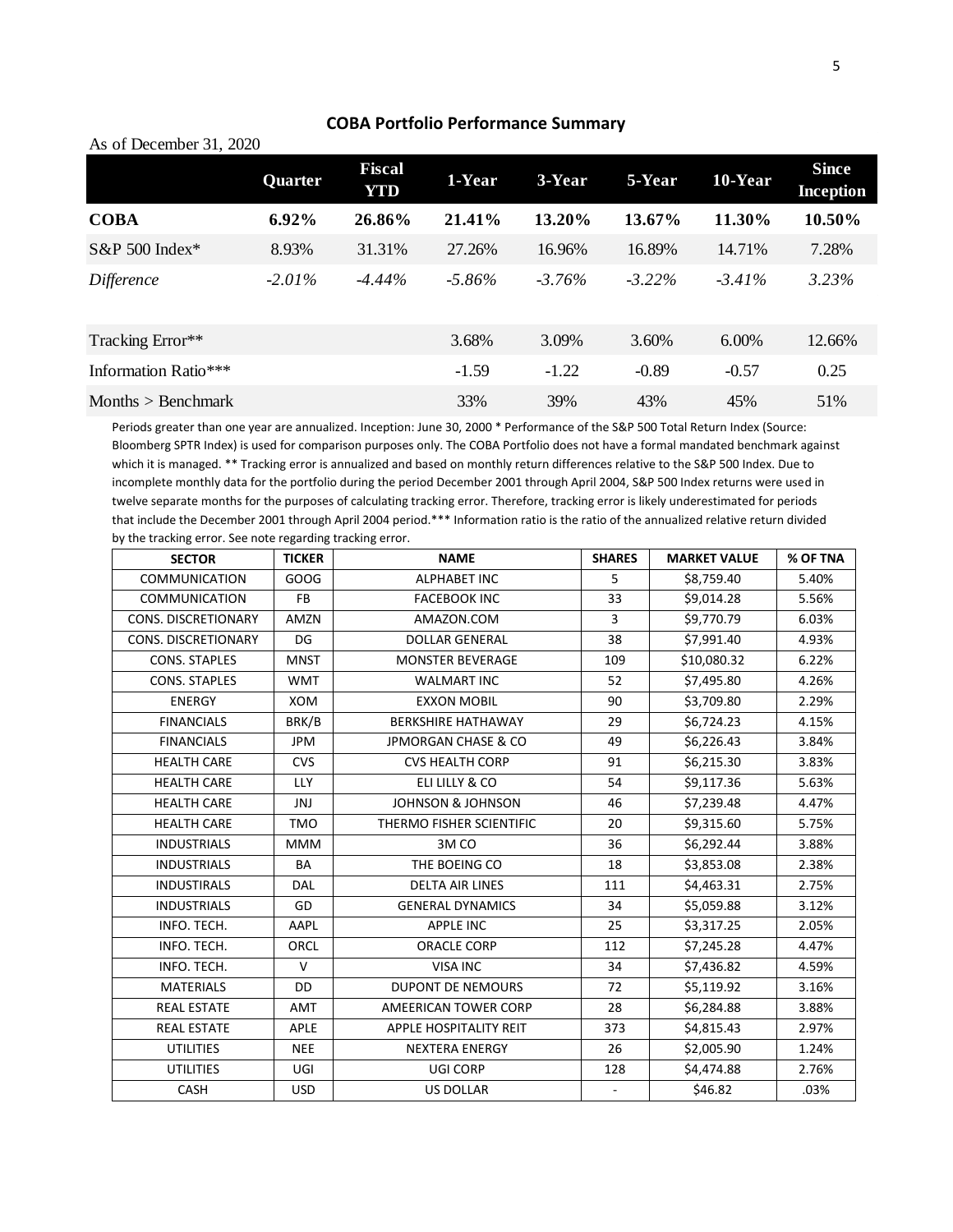| <b>SECTOR</b>        | <b>TICKER</b> | <b>NAME</b>                       | <b>SHARES</b> | <b>MARKET VALUE</b> | % OF TNA |
|----------------------|---------------|-----------------------------------|---------------|---------------------|----------|
| <b>COMMUNICATION</b> | LILAK         | LIBERTY LATIN AMERICA             | 4,170         | \$46,245.30         | 1.58%    |
| CONS. DISCRETIONARY  | <b>DKS</b>    | <b>DICKS SPORTING GOODS</b>       | 540           | \$30,353.40         | 1.04%    |
| CONS. DISCRETIONARY  | <b>FIVE</b>   | <b>FIVE BELOW</b>                 | 620           | \$108,487.60        | 3.72%    |
| CONS. DISCRETIONARY  | <b>FND</b>    | <b>FLOOR &amp; DÉCOR</b>          | 1,050         | \$97,492.50         | 3.34%    |
| CONS. DISCRETIONARY  | <b>GNTX</b>   | <b>GENTEX CORP</b>                | 2,990         | \$101,450.70        | 3.47%    |
| CONS. DISCRETIONARY  | LEVI          | LEVI STRAUSS & CO                 | 4,350         | \$87,348.00         | 2.99%    |
| CONS. STAPLES        | LANC          | <b>LANCASTER COLONY</b>           | 610           | \$112,075.30        | 3.84%    |
| <b>ENERGY</b>        | <b>MUR</b>    | <b>MURPHY OIL</b>                 | 2,930         | \$35,453.00         | 1.21%    |
| <b>FINANCIALS</b>    | <b>CATY</b>   | CATHAY GENERAL BANCORP            | 2,020         | \$65,023.80         | 2.23%    |
| <b>FINANCIALS</b>    | <b>EWBC</b>   | <b>EAST WEST BANCORP</b>          | 2,020         | \$102,434.20        | 3.51%    |
| <b>FINANCIALS</b>    | <b>FHI</b>    | <b>FEDERATED HERMES</b>           | 980           | \$28,312.20         | 0.97%    |
| <b>FINANCIALS</b>    | <b>THG</b>    | HANOVER INSURANCE GROUP           | 850           | \$99,382.00         | 3.4%     |
| <b>FINANCIALS</b>    | <b>RGA</b>    | REINSURANCE GROUP OF AMERICA      | 330           | \$38,247.00         | 1.31%    |
| <b>FINANCIALS</b>    | <b>RNR</b>    | RENAISSANCE HOLDINGS              | 600           | \$99,492.00         | 3.41%    |
| <b>HEALTH CARE</b>   | <b>CRL</b>    | <b>CHARLES RIVER Laboratories</b> | 420           | \$104,941.20        | 3.59%    |
| <b>HEALTH CARE</b>   | EHC           | <b>ENCOMPASS HEALTH</b>           | 340           | \$28,114.60         | 0.96%    |
| <b>HEALTH CARE</b>   | <b>EXEL</b>   | <b>EXELIXIS</b>                   | 4,120         | \$82,688.40         | 2.83%    |
| <b>HEALTH CARE</b>   | <b>GMED</b>   | <b>GLOBUS MEDICAL</b>             | 1,560         | \$101, 743.20       | 3.48%    |
| <b>INDUSTRIALS</b>   | <b>ACM</b>    | <b>AECOM</b>                      | 2,060         | \$102,546.80        | 3.51%    |
| <b>INDUSTIRALS</b>   | <b>CSL</b>    | <b>CARLISLE COS</b>               | 660           | \$102,078.80        | 3.53%    |
| <b>INDISTRIALS</b>   | <b>HUBB</b>   | <b>HUBBELL</b>                    | 640           | \$100,345.60        | 3.44%    |
| <b>INDUSTRIALS</b>   | <b>MAN</b>    | MANPOWERGROUP                     | 320           | \$28,857.60         | 0.99%    |
| <b>INDUSTRIALS</b>   | <b>MSM</b>    | MSC INDUSTRIAL DIRECT             | 1,170         | \$98,736.30         | 3.38%    |
| <b>INDUSTRIALS</b>   | <b>OSK</b>    | <b>OSHKOSH</b>                    | 880           | \$75,741.60         | 2.59%    |
| INFO. TECH.          | <b>IDCC</b>   | INTERDIGITAL                      | 1,600         | \$97,088.00         | 3.33%    |
| INFO. TECH.          | <b>MKSI</b>   | <b>MKS INSTRUMENTS</b>            | 670           | \$100,801.50        | 3.45%    |
| INFO. TECH.          | <b>QLYS</b>   | QUALYS                            | 990           | \$120,651.30        | 4.13%    |
| INFO. TECH.          | <b>SYNA</b>   | <b>SYNAPTICS</b>                  | 980           | \$94,472.00         | 3.24%    |
| INFO. TECH.          | <b>VSH</b>    | <b>VISHAY INTERTECHNOLOGY</b>     | 5,050         | \$104,585.50        | 3.58%    |
| MATERIALS            | <b>SXT</b>    | SENSIENT TECHNOLOGIES             | 1,370         | \$101,064.90        | 3.46%    |
| MATERIALS            | SLGN          | SILGAN HOLDINGS                   | 960           | \$35,596.80         | 1.22%    |
| MATERIALS            | SON           | SONOCO PRODUCTS                   | 470           | \$27,847.50         | 0.95%    |
| <b>REAL ESTATE</b>   | FR            | FIRST INDUSTRIALS REALTY          | 2,370         | \$99,848.10         | 3.42%    |
| <b>REAL ESTATE</b>   | HIW           | <b>HIGHWOODS PROPERTIES</b>       | 1,410         | \$55,878.30         | 1.91%    |
| <b>REAL ESTATE</b>   | LAMR          | LAMAR ADVERTISING                 | 1,200         | \$99,864.00         | 3.42%    |
| <b>UTILITIES</b>     | HE            | <b>HAWAIIAN ELECTRIC INDS</b>     | 1,920         | \$67,948,80         | 2.33%    |
| <b>UTILITIES</b>     | UGI           | UGI CORP                          | 800           | \$27,968.00         | 0.96%    |
| CASH                 | <b>USD</b>    | <b>US DOLLAR</b>                  |               | \$7,325.85          | 0.25%    |

# **SSIF Portfolio Holdings as of 12/31/2020**